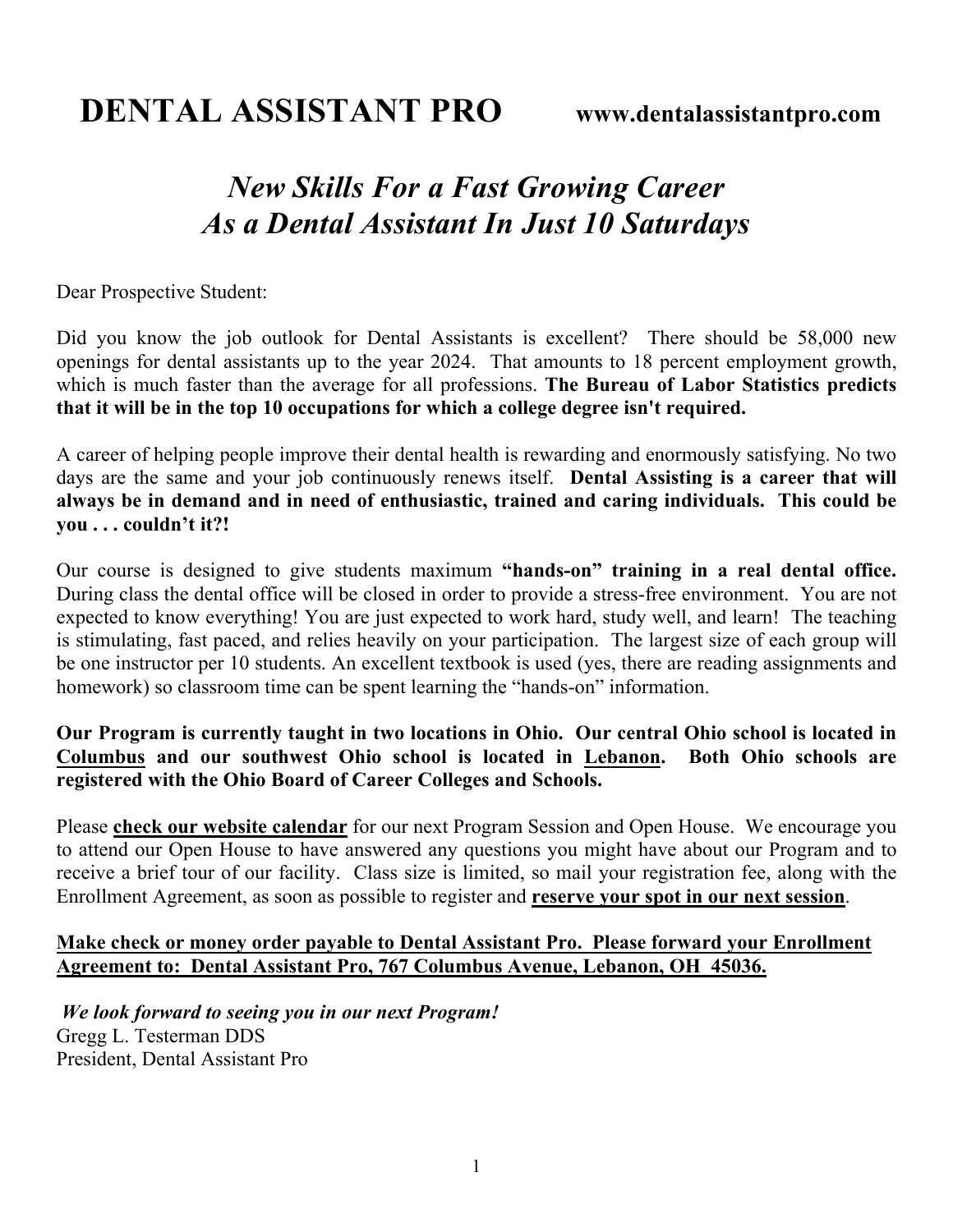## *A Comparison of Schools and Jobs To Help You Make Your Decision…*

Are you seeking a new career opportunity? . . . Or maybe the kids are in school and you want a career to bring in some extra money… Here's a comparison of your school choices:

| <b>School choices</b>          | Time                   | Cost      | <b>Graduate job options</b> |
|--------------------------------|------------------------|-----------|-----------------------------|
| University or College          | 4 years                | \$25,000  | Entry level position        |
| for a Bachelor of Arts degree  | $(1,460 \text{ days})$ | Plus      |                             |
| (120 credit hours)             |                        |           |                             |
| <b>Community College</b>       | 2 years                | \$7,900   | Entry level assistant       |
| for an Associates Degree       | $(730 \text{ days})$   | Plus      | position                    |
| (60 hours)                     |                        |           |                             |
| <b>Dental Assisting School</b> | <b>10 Saturdays</b>    | \$3125.00 | <b>Entry level</b>          |
| <b>Dental Assistant Pro</b>    | $(8:00-5:00)$          |           | <b>Dental Assistant</b>     |
| (80 classroom hours)           |                        |           |                             |

If you want to include some letters after your name (like B.A.), you will need to spend four years in school and spend in excess of \$25,000! And then you get to go out and look for a job. If you decide to go to a junior/community college instead, you can cut down on the cost to a little less than \$8,000, *but you still have to attend school Monday through Friday for about two years!* And then you get to go out and look for a job. **If what you want is hands-on training, a chance for a rewarding job you can be proud of, and a paycheck** 

**--- contact Dental Assistant Pro!** There is really no comparison in time or money required.

**What Are the Advantages of a Dental Assisting Career?**

- **Nariety**: Dental Assistants have one of the most diverse and interesting of all positions in a dental office. Dental Assisting is a **challenging and rewarding career**, demanding versatility and a willingness to assume responsibility for many different tasks.
- <sup>n</sup> **Flexibility**: Since **Dental Assistants are in demand**, career options include both full-time and part-time positions
- <sup>n</sup> **Excellent working conditions**: Dental offices are interesting, pleasant, people-oriented environments in which to work.
- **Personal satisfaction**: Dental Assisting involves people contact, and with this personal interaction comes the personal satisfaction of knowing you've really helped someone by helping to provide a valuable health service.

A career of helping people improve their dental health will be rewarding and enormously satisfying for you. No two days will ever be the same and your job will continuously renew itself as you are given more responsibilities and patient services. Dental Assisting is a career that will always be in demand and in need of enthusiastic, trained and caring individuals.

Please read over the enclosed information and plan on attending an Open House for our Program in your area! **Remember: We have schools currently located in Columbus, Ohio and Lebanon, Ohio.**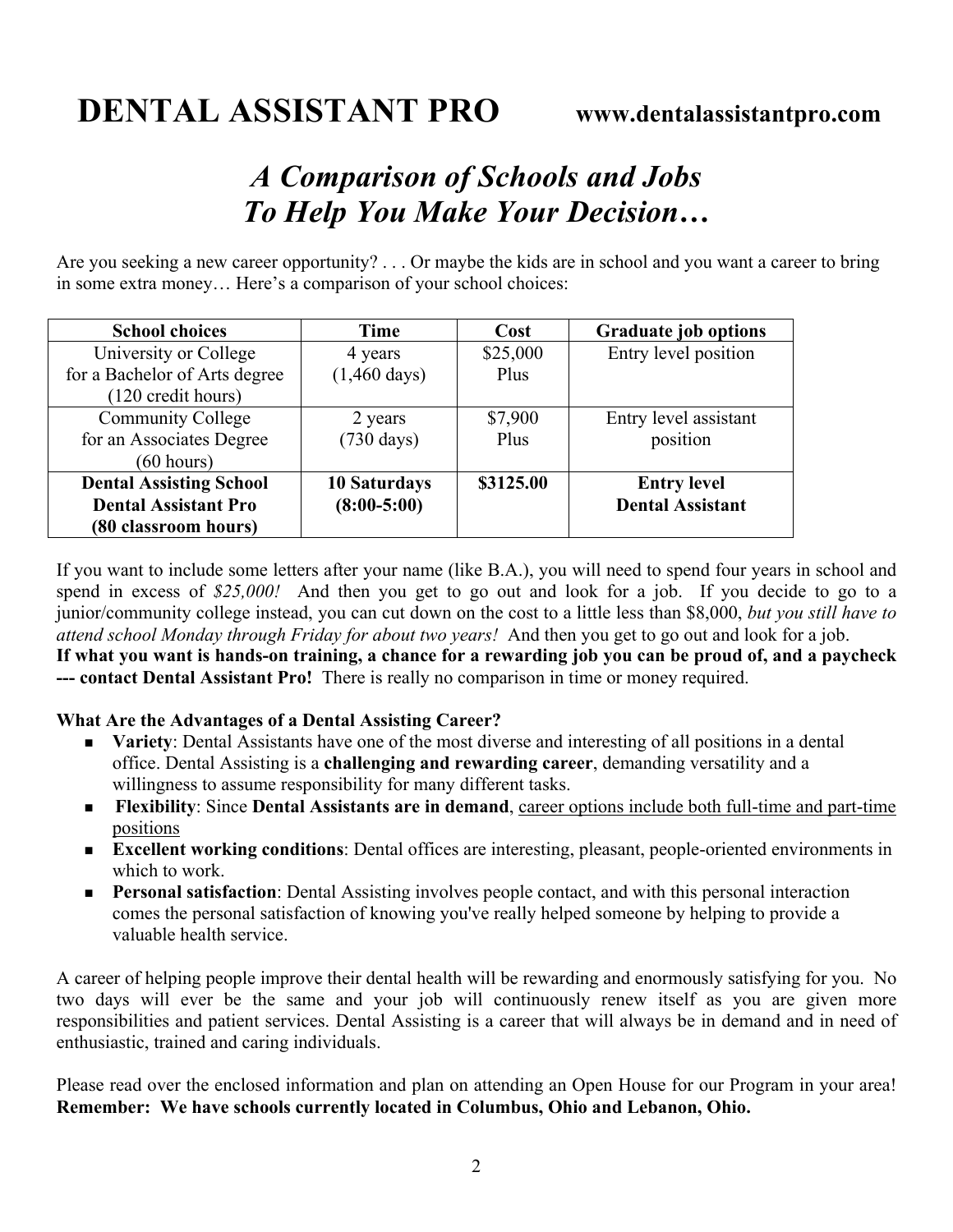# **DENTAL ASSISTANT PRO www.dentalassistantpro.com**

## *More About Our Program*

The job opportunities for trained Dental Assistants are quite good in today's marketplace. While no one can guarantee job placement, the dental profession is currently facing a shortage of trained assistants. If one examines the want ads there are many openings for Dental Assistants.

**Following your training in this ten-week course, you will have the confidence and skills necessary to apply for these positions.** Along with your certificate, we will give you a summary of your training experience. Additionally, we recently have added **x-ray certification training as part of our Program.**

Part of your training will involve the *Job Interview* itself, how to prepare for it, how to dress, what to say, etc. Many times jobs are lost during the first five minutes of the interview. We feel it is important to train you in this area so that you will stand out from the rest of those competing for that position.

Additionally, we anticipate that many doctors will call our office asking for a list of our recent student graduates. We will also inform our current class of any doctors needing Dental Assistants so that they may apply directly for the position. We think that many of our students will obtain jobs as Dental Assistants even before finishing the course!

The starting **pay scale for experienced Dental Assistants is considerably higher than nonexperienced.** Most offices will not even consider anyone without experience. We are often asked what a graduate from our course can expect to make in their first job. The answer depends on where the office is located. Offices in a metropolitan area generally pay higher salaries than those in suburban areas. Graduates of our course can expect to start above the pay scale of those with no experience, but less than experienced assistants. (This is good news, as your experience and skills develop with time on the job)

If you have any questions, please contact us at (513) 515-6611 or f**or additional information, please visit our website at:**

## **www.dentalassistantpro.com**

## *We look forward to seeing you in our next Program!*

Cheryl Testerman Director, Dental Assistant Pro